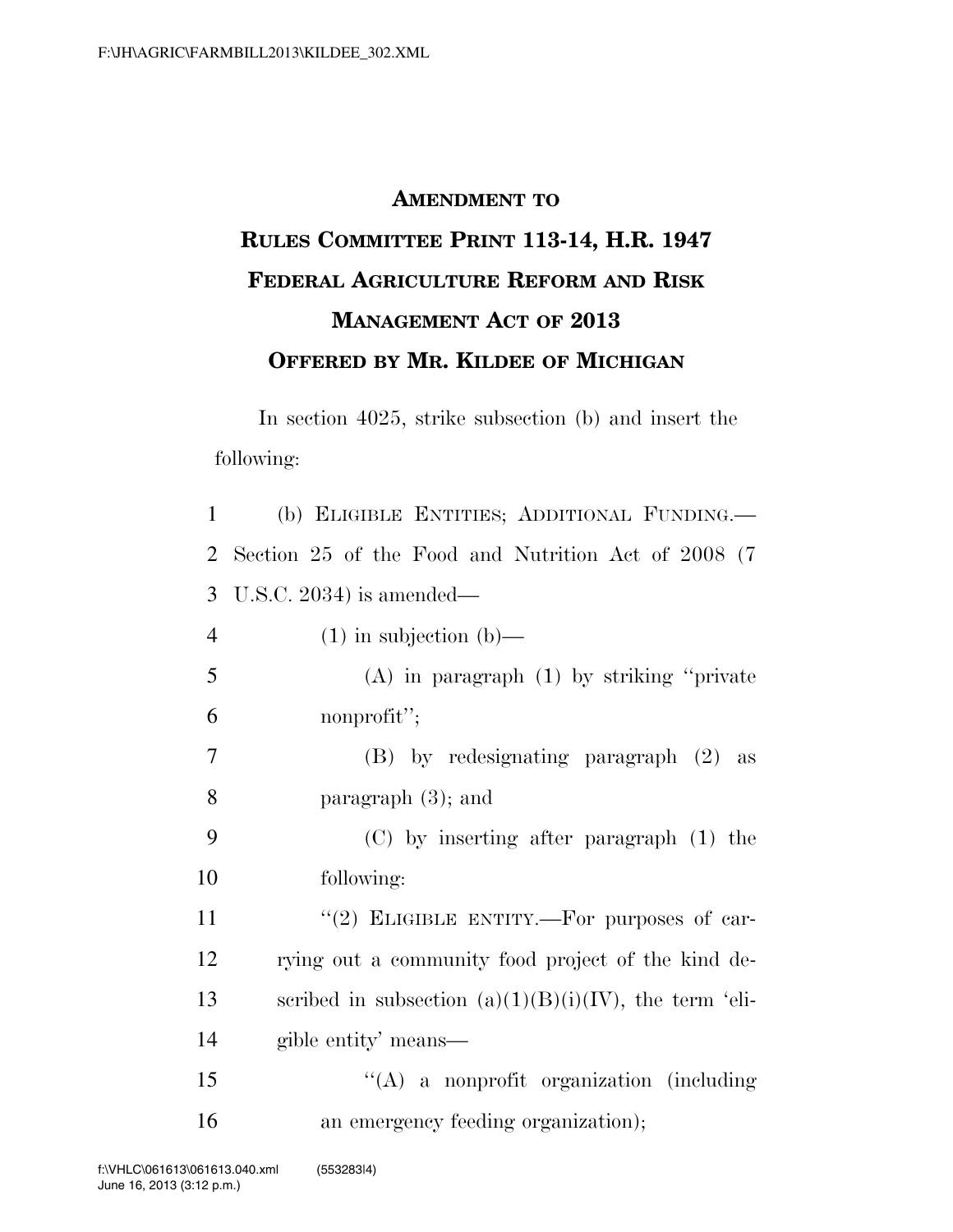| $\mathbf{1}$   | $\lq\lq$ (B) an agricultural cooperative;        |
|----------------|--------------------------------------------------|
| $\overline{2}$ | $\lq\lq$ (C) a producer network or association;  |
| 3              | "(D) a community health organization;            |
| $\overline{4}$ | $\lq\lq(E)$ a public benefit corporation;        |
| 5              | $\lq\lq(F)$ an economic development corporation; |
| 6              | $\lq\lq(G)$ a farmers' market;                   |
| 7              | "(H) a community-supported agriculture           |
| 8              | program;                                         |
| 9              | $\lq\lq$ (I) a buying club;                      |
| 10             | $``(J)$ a retail food store participating in the |
| 11             | supplemental nutrition assistance program;       |
| 12             | " $(K)$ a State, local, or tribal agency; or     |
| 13             | $\lq\lq$ . The secretary des-                    |
| 14             | ignates."; and                                   |
| 15             | (D) by adding at the end the following:          |
| 16             | $``(3)$ FUNDING.—                                |
| 17             | "(A) IN GENERAL.—Out of any funds in             |
| 18             | the Treasury not otherwise appropriated, the     |
| 19             | Secretary of the Treasury shall transfer to the  |
| 20             | Secretary to carry out this subsection not less  |
| 21             | than $$15,000,000$ for fiscal year 2014 and each |
| 22             | fiscal year thereafter. Of the amount made       |
| 23             | available under this subparagraph for each such  |
| 24             | fiscal year, $$10,000,000$ shall be available to |
| 25             | carry out subsection $(a)(1)(B)(i)(IV)$ .        |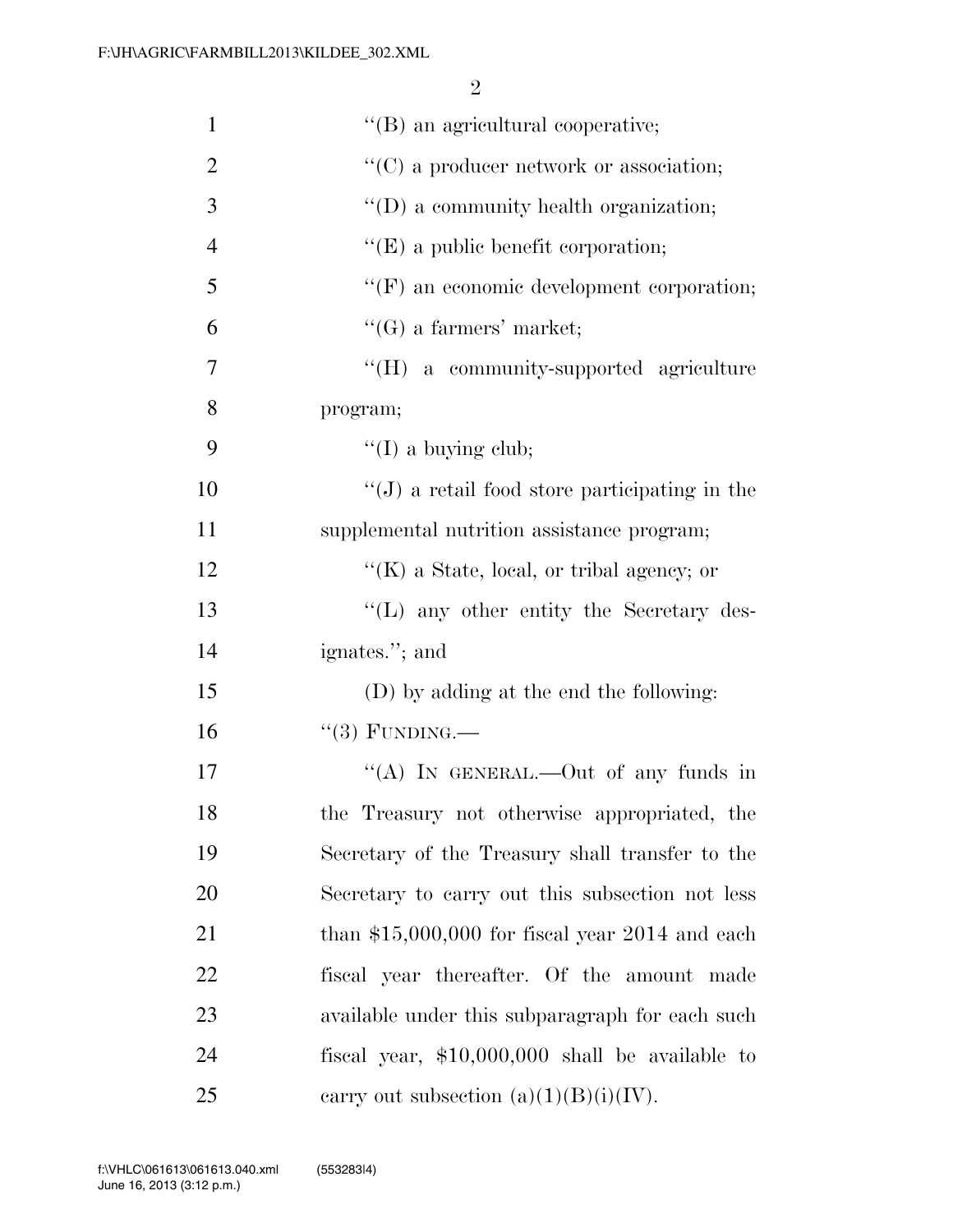| $\mathbf{1}$   | "(B) RECEIPT AND ACCEPTANCE.—The                           |
|----------------|------------------------------------------------------------|
| $\overline{2}$ | Secretary shall be entitled to receive, shall ac-          |
| 3              | cept, and shall use to carry out this subsection,          |
| $\overline{4}$ | the funds transferred under subparagraph (A)               |
| 5              | without further appropriation.                             |
| 6              | "(C) MAINTENANCE OF FUNDING.—The                           |
| 7              | funding provided under subparagraph (A) shall              |
| 8              | supplement (and not supplant) other Federal                |
| 9              | funding made available to the Secretary to                 |
| 10             | carry out this subsection.";                               |
| 11             | $(2)$ in subsection $(c)$ by striking "nonprofit pri-      |
| 12             | vate";                                                     |
| 13             | $(3)$ in subsection $(d)$ —                                |
| 14             | (A) in paragraph $(3)$ by striking "or" at                 |
| 15             | the end;                                                   |
| 16             | $(B)$ in paragraph $(4)$ by striking the period            |
| 17             | at the end and inserting ": or"; and                       |
| 18             | (C) by adding at the end the following:                    |
| 19             | $\cdot\cdot$ (5) would increase the purchase of fruits and |
| 20             | vegetables by low-income consumers participating in        |
| 21             | the supplemental nutrition assistance program by           |
| 22             | providing incentives at the point of purchase;             |
| 23             | "(6) provide locally or regionally produced                |
| 24             | fruits and vegetables; or                                  |
| 25             | $``(7)$ be located in underserved communities.";           |
|                |                                                            |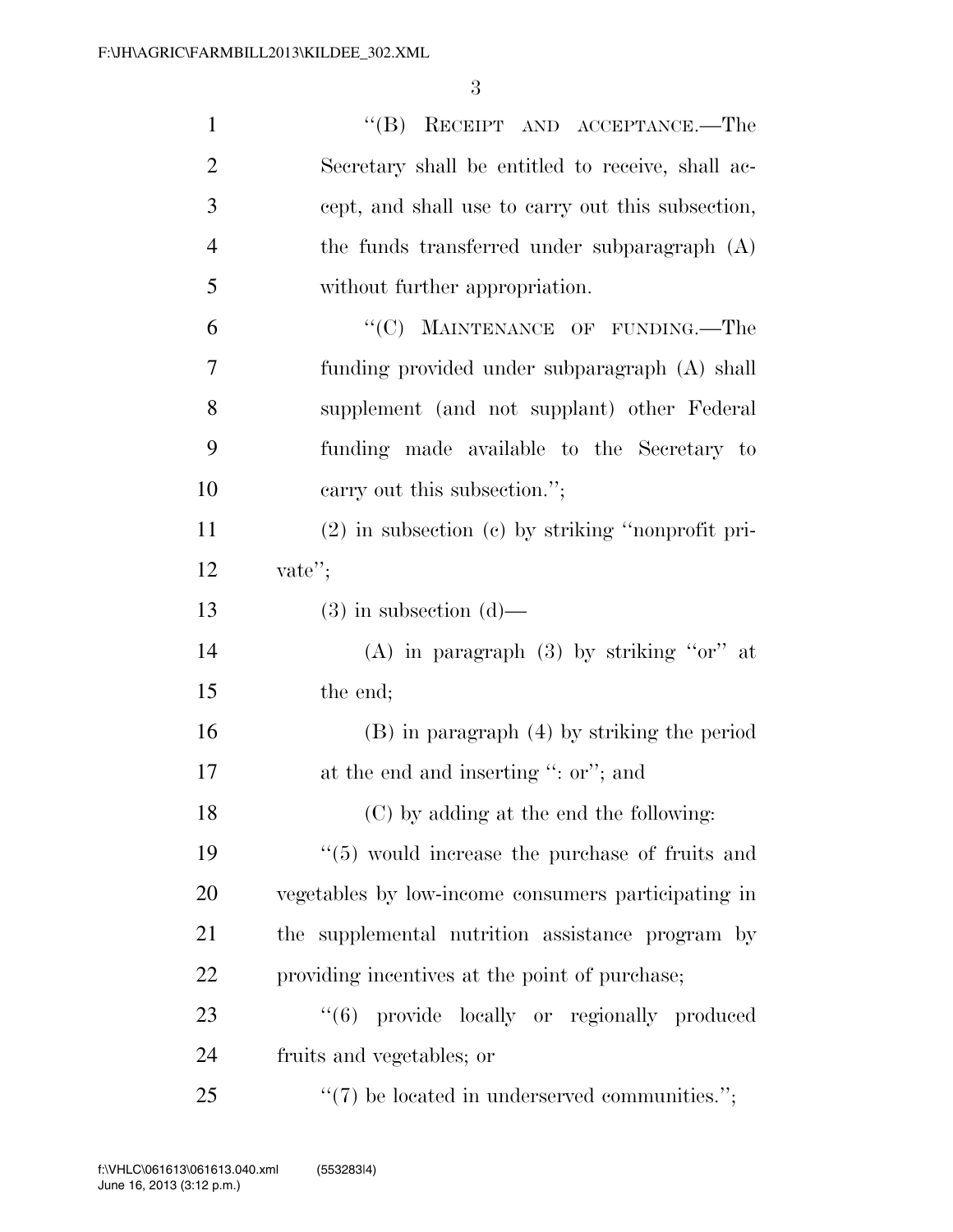| $\mathbf{1}$   | (D) in subsection (e) by adding at the end            |
|----------------|-------------------------------------------------------|
| $\overline{2}$ | the following:                                        |
| 3              | $``(4)$ NON-FEDERAL SHARE.—                           |
| 4              | ``(A)<br>IN GENERAL.—The non-Federal                  |
| 5              | share of the cost of an activity carried out by       |
| 6              | a community food project of the kind described        |
| 7              | in subsection $(a)(1)(B)(i)(IV)$ may be pro-          |
| 8              | $vided$ —                                             |
| 9              | "(i) in eash or in-kind contributions                 |
| 10             | as determined by the Secretary, including             |
| 11             | facilities, equipment, or services; and               |
| 12             | "(ii) by a State or local government or               |
| 13             | by a private source.                                  |
| 14             | "(B) LIMITATION.—In the case of a for-                |
| 15             | profit entity, the non-Federal share described in     |
| 16             | clause (i) shall not include services of an em-       |
| 17             | ployee, including salaries paid or expenses cov-      |
| 18             | ered by the employer."; and                           |
| 19             | (E) by adding at the end the following:               |
| 20             | "(j) EVALUATION.—                                     |
| 21             | INDEPENDENT EVALUATION.—The Sec-<br>``(1)             |
| 22             | retary shall provide for an independent evaluation of |
| 23             | projects selected under subsection $(a)(1)(B)(i)(IV)$ |
| 24             | that measures the impact of each project on—          |